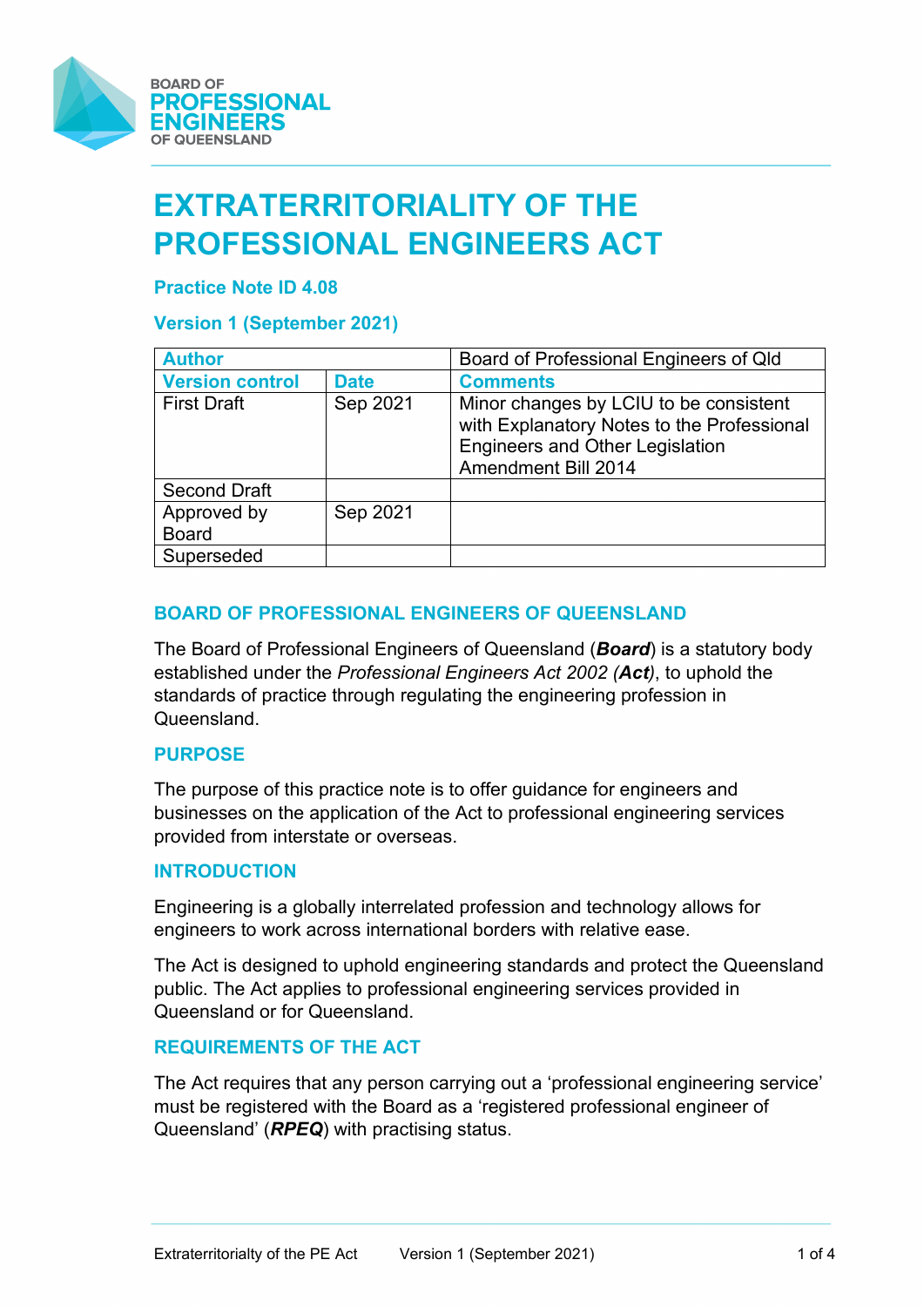

A professional engineering service means*:*

*an engineering service that requires, or is based on the application of engineering principles and data to a design, or to a construction, production, operation or maintenance activity, relating to engineering, and does not include an engineering service that is only in accordance with a prescriptive standard.*

The only exception to being registered is if a person carries out the professional engineer services under the 'direct supervision' of a RPEQ who is responsible for the services. Direct supervision requires that:

*a RPEQ … has direct contact and actual knowledge and directs the person in the carrying out of the services and overseas and evaluates the carrying out of the services by the person and takes full professional responsibility for the services.*

Professional engineering services are provided from within and outside of Queensland, so the Act has what is called an extraterritorial application which means that a law applies outside the state boundaries of Queensland – see section 6A of the Act:

- 1. This Act applies both within and outside Queensland.
- 2. This Act applies outside Queensland to the full extent of the extraterritorial legislative power of the Parliament.

Amendments to the Act were made by the Queensland Parliament in 2014 to clarify the application of the Act extraterritorially – see the Explanatory Notes to the Professional Engineers and Other Legislation Amendment Bill 2014:

*[This] Act applies both within and outside of Queensland. [The extraterritorially] provision clarifies that engineers who provide professional engineering services outside of Queensland for Queensland projects must be registered under the Act or directly supervised by a registered professional engineer.* 

In a practical sense there are three situations in which the Act will apply. These are where a person:

- 1. located *in Queensland* provides professional engineering services *for Queensland*
- 2. located *in Queensland* provides professional engineering services *for outside Queensland*
- 3. located *outside Queensland* provides professional engineering services *for Queensland*.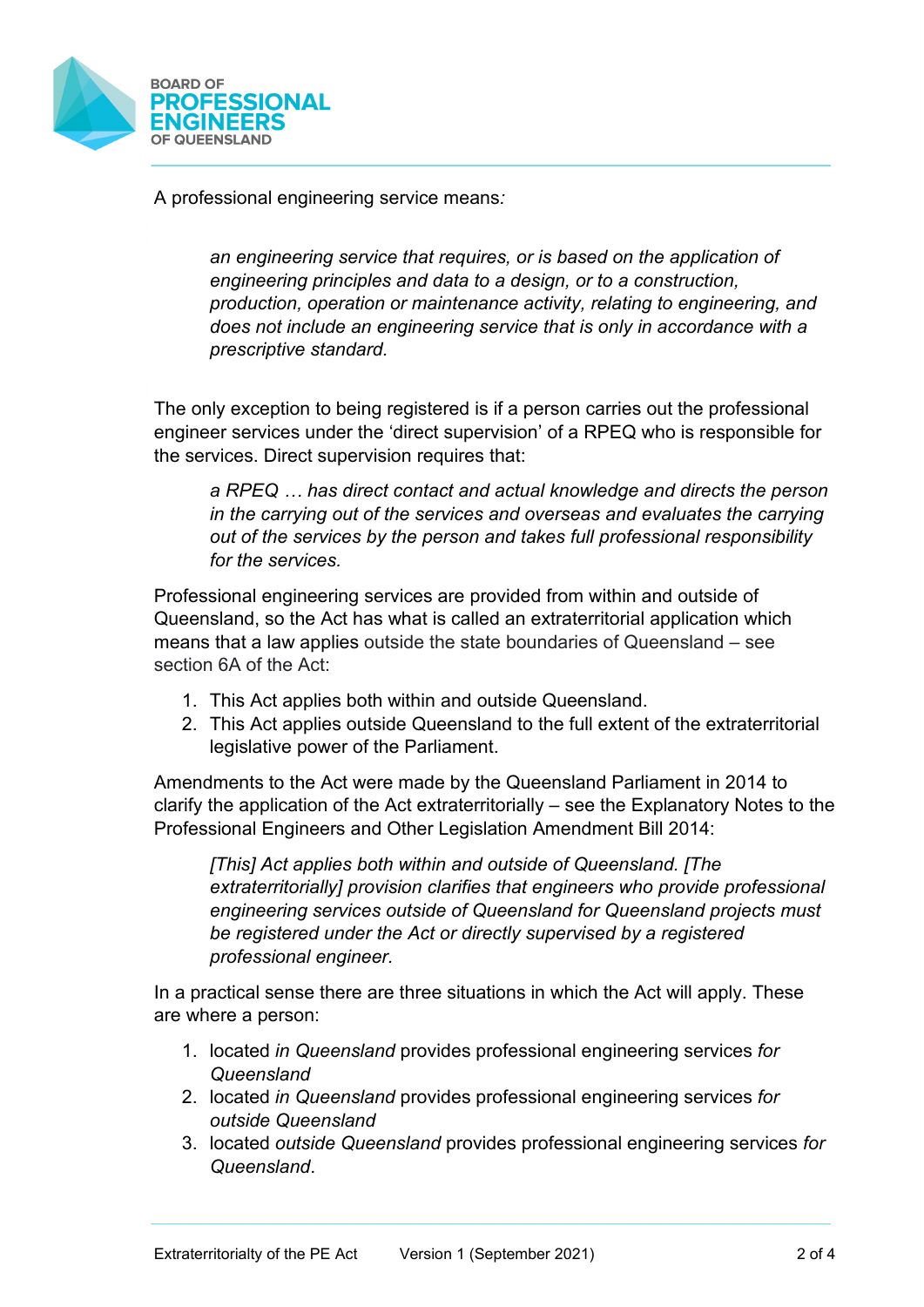

## **When does the Act apply?**

In the first two situations, the person providing the professional engineering services must be registered with the Board as a practising RPEQ because the professional engineering service is being carried out physically in Queensland and the objectives of the Act – upholding engineering standards and protecting the Queensland public – must be met.

The Act will apply in relation to the third situation, and the person providing the professional engineering service must be registered, where the service is for a project based in Queensland. As a real-life example, engineers based in the United States undertaking engineering design work on the Curtis Island LNG plant near Gladstone were registered as practising RPEQs with the Board. If they were not registered they would not be permitted to carry out the services unless they were directly supervised.

The extraterritorial application of the Act may also exist for prefabricated equipment, plant and machinery brought into Queensland for a project based in Queensland. For instance, a RPEQ may need to apply their engineering knowledge and expertise to assess (or directly supervise the assessment by an unregistered person) of a product for its suitability to operate in Queensland.

The extraterritorial application of the Act may also exist in circumstances where a professional engineering service is carried out outside of Queensland on a national or regional basis for an area that includes Queensland. As an example, maintenance in Victoria or Singapore of aircraft that will be flown into Queensland. The fact that these services are also provided in relation to other sites outside of Queensland is irrelevant to the extraterritoriality of the Act. Similarly, these principles and requirements will apply where professional engineering services are provided at different stages of a project.

The extraterritorial application of the Act is unlikely to exist in circumstances where professional engineering services are carried out for generic products that can be used anywhere e.g. a motor vehicle designed, manufactured and exported from the United Kingdom.